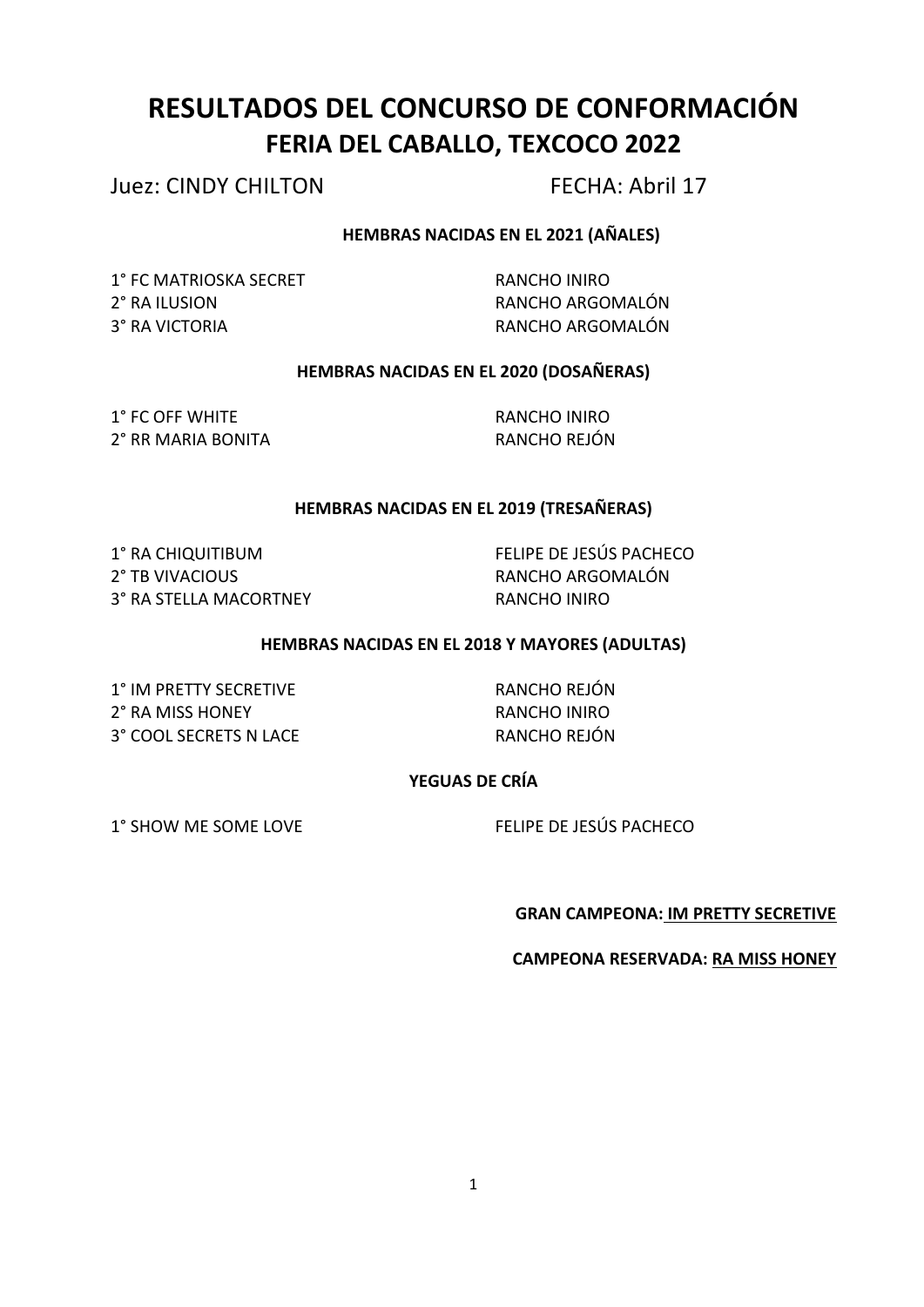#### **MACHOS CASTRADO NACIDOS EN EL 2018 Y MAYORES (ADULTOS)**

1° RAISE YOUR WEAPONS RANCHO INIRO 2° FG JUSTIFIED RANCHO REJÓN

#### **MACHOS NACIDOS EN EL 2022 (DESTETE)**

1° PRODUCTO DE SHOW ME SOME LOVE FELIPE DE JESÚS PACHECO

**MACHOS NACIDOS EN EL 2021 (AÑALES)** 

1° RA MISTER AQUARIUS RANCHO INIRO 2° PRODUCTO DE KIDS COOL SIS RANCHO ARGOMALÓN

#### **MACHOS NACIDOS EN EL 2020 (DOSAÑEROS)**

1° INTUIT RANCHO ARGOMALÓN 2° RA ENJOLIE KID **EXAMPLE AND**RANCHO INIRO 3° RA GOTTA JEWELIETTE RANCHO INIRO

#### **MACHOS NACIDOS EN EL 2019 (TRESAÑEROS)**

1° ONLY BY INITIALES RANCHO REJÓN

2° RA ANITAS TEQUILA RANCHO ARGOMALÓN

#### **MACHOS NACIDOS EN EL 2018 Y MAYORES (ADULTOS)**

1º VALENZO RANCHO REJÓN 2° RADIANT DESIGN RANCHO INIRO 3° I AM RELENTLESS RANCHO REJÓN 4° ROMEIRO **RANCHO** INIRO

5° A GIFTED MAN **RANCHO ARGOMALÓN** 6° LWR MISTER LUCKY **Example 20 SEAN CHO ARGOMALÓN** 7° RA MAN ON TOP FELIPE DE JESÚS PACHECO

**GRAN CAMPEÓN: VALENZO**

# **CAMPEÓN RESERVADO: ONLY BY INITIALES**